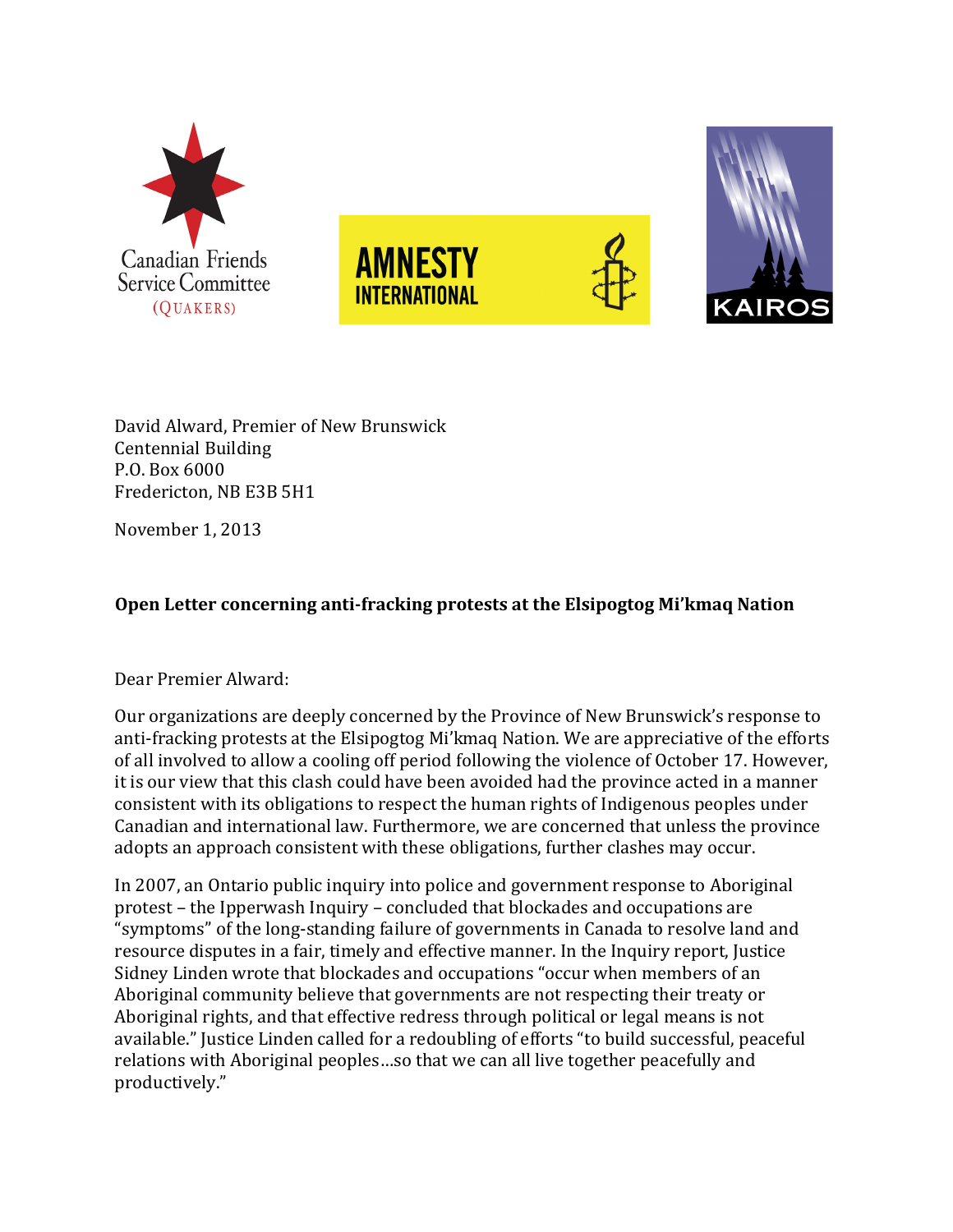In this spirit, our organizations highlight four areas where we believe the province of New Brunswick can do more to rebuild just relations with Indigenous Peoples in relation to resource development and the potential for disputes.

First, it is critical to acknowledge that Indigenous Peoples have rights to their lands, territories and resources that predate the creation of the Canadian state. These preexisting rights are affirmed in the Peace and Friendship Treaties, in the Royal Proclamation of 1763, and in section 35 of the *Constitution Act*, 1982, as well as in authoritative international human rights instruments including the *United Nations Declaration on the Rights of Indigenous Peoples.* Canada's failure to protect these rights has been repeatedly condemned by international human rights bodies, including the Inter-American Commission on Human Rights, which found that the comprehensive claims processes fall below international standards of justice. Your government can make a meaningful contribution by communicating clearly that these rights exist and must be respected.

Second, the inherent land rights of Aboriginal peoples cannot be ignored in the day-to-day operations of the government. Doing so is both discriminatory and contrary to the rule of law. Canadian courts have set out a mandatory constitutional duty to consult with Indigenous peoples with the goal of identifying and substantially accommodating their concerns, before any decisions are made that could affect these rights. For such consultation to be meaningful, Indigenous peoples' knowledge and perspective must be part of the determination of whether or not a particular proposal could have a harmful impact on their rights and use of the land. Furthermore, the duty of consultation and accommodation, and the inter-related obligation for governments to deal honourably with Aboriginal peoples, cannot be met if there is a predetermination that projects will go ahead regardless of legitimate concerns raised by the affected communities. Accordingly, our organizations urge your government to retract statements indicating that the province is already committed to shale gas development, regardless of opposition.

Third, whenever a proposed project has the potential for impacts on the cultures, livelihoods, health and well-being of Indigenous peoples, or where questions remain about the extent of the possible impacts, a very high standard of precaution is required to ensure that no further harm is inflicted on Indigenous peoples. Canadian courts have said that the "full consent" of Aboriginal peoples may be required on "very serious" matters. International human rights instruments, and the jurisprudence of international human rights bodies, clearly establish a duty to obtain the free, prior and informed consent (FPIC) of Indigenous peoples as a precautionary measure or heightened safeguard for their rights. In fact, just days before violence erupted over the shale oil explorations in New Brunswick, the UN Special Rapporteur on the Rights of Indigenous Peoples reminded governments in Canada that FPIC is generally required whenever large scale resource development projects are being considered that could impact the rights of Indigenous peoples. Our organizations call on New Brunswick to acknowledge that shale gas exploration and development on or near the traditional lands of Indigenous peoples is clearly an example where the safeguard of free, prior and informed consent is appropriate and necessary.